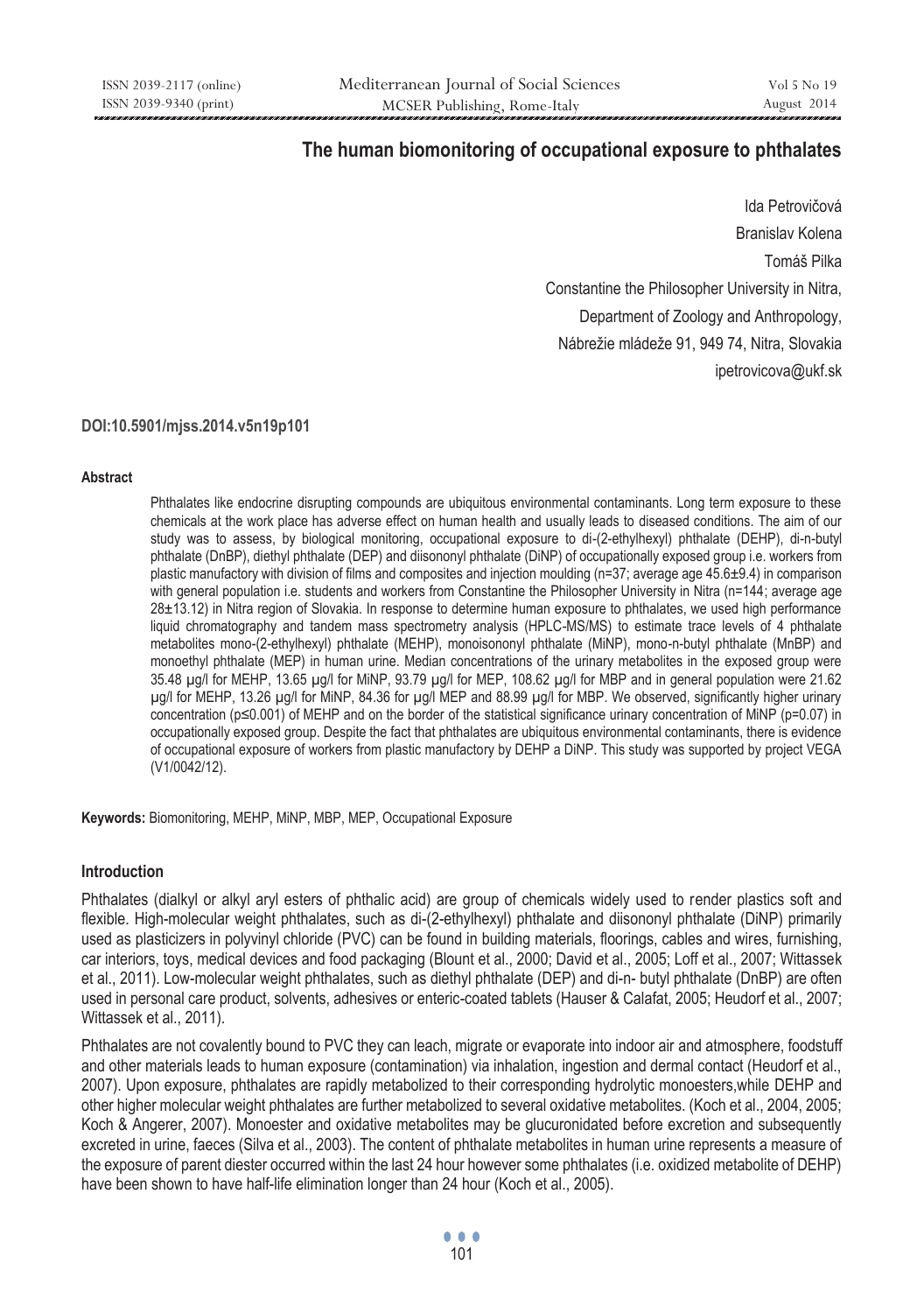| ISSN 2039-2117 (online) | Mediterranean Journal of Social Sciences | Vol 5 No 19 |
|-------------------------|------------------------------------------|-------------|
| ISSN 2039-9340 (print)  | MCSER Publishing, Rome-Italy             | August 2014 |

Recently, public health concerns have emerged about the toxic qualities of substances contained in consumer plastics and their potential impact on human health. Workers employed in the plastics industry are exposed to a numerous of toxic chemicals used in plastics production. These include styrene, acrylonitrile, vinyl chloride, phthalates, bisphenol-A (BPA), brominated flame retardants, heavy metals, and complex chemical mixtures (DeMatteo et al.,2012). Many of these additives have potentially toxic effects, and some are identified as either carcinogens or endocrine-disrupting chemicals or both (Hauser et al., 2007). Of these additives, phthalates raise many concerns for workers in the plastics industry (Gaudin et al., 2008; DeMatteo et al., 2012). In several countries, occupational atmospheric exposure limits for some phthalates particularly DEHP have been established, however, phthalates can also be inhaled, ingested and absorbed through the skin, therefore biological monitoring of phthalate metabolites is considered more suitable for assessing human exposure (Gaudin et al., 2011). The current acceptable exposure limit values for phthalates established by the EFSA (EFSA, 2005) are called tolerable daily intake (TDI) values for DEHP (50 μg/kg/day), DiNP (150 μg/kg/day), DnBP (10 μg/kg/day). The US Environmental Protection Agency (US EPA) established reference dose (RfD) values for DEP (800 μg/kg/day), DnBP (100 μg/kg/day), DEHP (20 μg/kg/day) (EPA, 2008). Present studies demonstrate that urinary concentration of DEHP metabolites are significantly higher in occupationally exposed group than in general population (Gaudin et al., 2011). The aim of our study was to assess, by biological monitoring, occupational exposure to four phthalates of workers in plastic industry in comparison with general population.

### **Method**

### **Study Population**

The cohort consisted of two groups from Nitra region, Slovakia. Occupationally exposed population group (n= 37) i.e. workers from plastic manufactory with division of films and composites and injection moulding and general population (n= 144), students and workers from Constantine the Philosopher University in Nitra in Nitra region of Slovakia. Participation was voluntary and there was a possibility to withdraw participation at any time during the study. All human participants gave written informed consent prior to the study, to provide samples of urine during the shift, complete questionnaires and allow the researchers to take measurements and also to process their personal records and data. The anthropometric data was collected using standard anthropological methods; body height (by A 319 TRYSTOM, Ltd., Pasteurova 15, 772 00 Olomouc Czech Republic), waist girth and hip girth (by spreading calliper P-374 TRYSTOM, Ltd. Pasteurova 15, 772 00 Olomouc Czech Republic). Body-mass index (BMI) was estimated and classified by WHO (1995). Waist-to-height ratio (WHTR) was calculated:

 $WHTR = \frac{waist\ circumference\ (cm)}{height^2\ (cm^2)}$ 

Waist to hip ratio (WHR) was estimated by dividing the waist circumference by the hip circumference (WHO, 1986). Body weight were estimated by The Omron BF510 (Kyoto, Japan) by bio-electrical impedance analysis, using a 50 kHz current source with electrodes on each hand and foot.

#### **Phthalates Analyses**

Urine samples (2x2ml) were collected from all volunteers during work shift and from general population and stored in a transport box at 2-6 °C and in the laboratory in a deep freezer at the -73°C until analysis. Urinary levels of mono (2 ethylhexyl) phthalate (MEHP), mono-n-butyl phthalate (MnBP), monoisononyl phthalate (MiNP), and monoethyl phthalate (MEP) as metabolites of parent phthalates di(2-ethylhexyl) phthalate (DEHP), di-n-butyl phthalate (DnBP), diethyl phthalate (DEP) and diisononyl phthalate (DiNP) were measured by high performance liquid chromatography (HPLC) and tandem mass spectrometry (MS/MS) (Infinity 1260 and 6410 triplequad, Agilent) using a modification of the method reported by Silva et al. (2003). Analytical standards were purchased from Cambridge isotope laboratories (MA, USA). Briefly, 1ml of urine was thawed, buffered with ammonium acetate, spiked with isotope labelled phthalate standards, β-glucuronidase enzyme (Roche, Germany) and incubated (37°C). After deconjugation were samples diluted with phosphate buffer (NaH2PO4 in H3PO4) and loaded on SPE cartridges (ABS Elut Nexus, Agilent). Cartridges were conditioned with acetonitrile followed by phosphate buffer before extraction. To remove hydrophilic compound were SPE cartridges flushed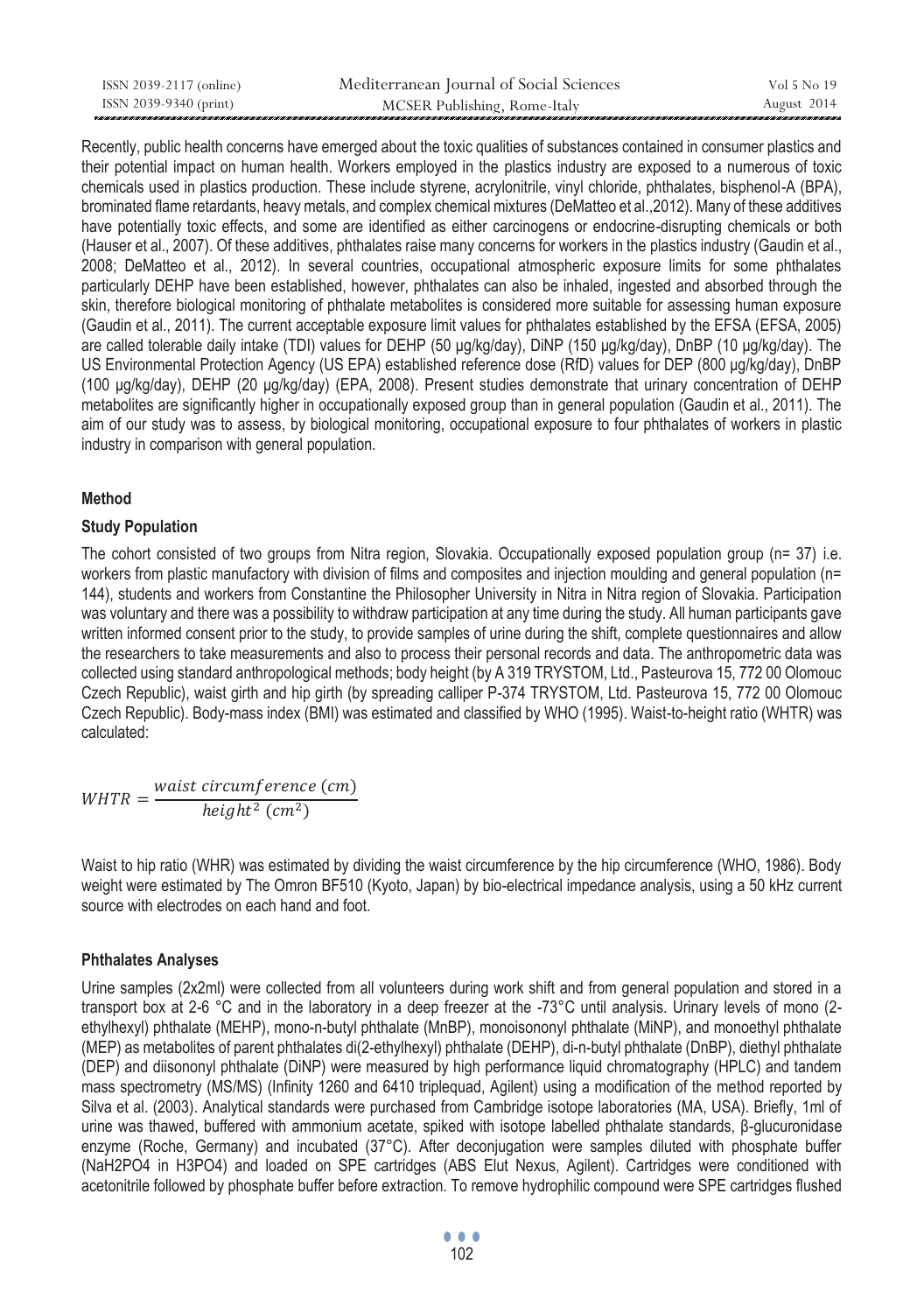| ISSN 2039-2117 (online) | Mediterranean Journal of Social Sciences | Vol 5 No 19 |
|-------------------------|------------------------------------------|-------------|
| ISSN 2039-9340 (print)  | MCSER Publishing, Rome-Italy             | August 2014 |

by formic acid and HPLC grade water. Elution of analytes was performed by acetonitrile and ethylacetate. Eluate was dried by nitrogen gas and reconstituted with 200 μl of H2O. For HPLC was used Agilent Infinity 1260 liquid chromatograph equipped with ZORBAX Eclipse plus phenyl-hexyl column. Separation was done using non-linear gradient program. Agilent 6410 triplequad with electro-spray ionization was used for mass specific detection of phthalate metabolites. Instrumental settings were as follows: spray ion voltage (−3800 V), nitrogen nebulizer gas pressure (8 psi), and nitrogen curtain gas pressure (7 psi), capillary temperature (430°C), and collision gas (nitrogen) pressure (1.5 mTorr). Precursor and product ions, collision energies, retention times and limits of detection (LOD) are showed in Table 1.

### **Statistic**

To describe the urinary phthalate metabolite levels in the study populations, means with SD, medians and the 5th to 95th percentiles of concentrations were computed for each metabolite. The non-parametric Mann-Whitney U (Wilcoxon ranksum) test was used for all comparisons and a difference was considered to be significant when p value was ≤ 0.05. We used statistics program Statistica 8.0 (Stat Soft. Inc.).

# **Results**

The cohort consisted of 181 participants of average age 31.66 $\pm$ 14.53 years. The cohort was divided into group of general population ( $n = 144$ ; average age  $28 \pm 13.12$ ) and occupationally exposed group i.e. workers from plastic manufactory with division of films and composites and injection moulding ( $n = 37$ ; average age  $45.6\pm9.4$ ). The baseline characteristics of study groups are shown in Table 2.

Participants were also grouped according to questions asked in the extensive questionnaire to search for correlations with excreted amounts of phthalate metabolites. Within eating and drinking habits no significant differences were found. Distribution of the number of participants in both group following five consumer practise are shown in Table 3.

We found that urinary concentration of detected phthalate metabolites in occupationally exposed group was above the limit of detection (LOD) in 97.30 % MEP, 100 % MnBP, 83.87 % MiNP and 100% in MEHP samples. In general population group LOD was exceeded in 96.53 % MEP, 100 % MnBP, 76.39 % MiNP and 89.58 % MEHP samples. Urinary concentrations of phthalate metabolites, characterized by means, SDs, minimum, maximum and percentiles in both groups, are summarized in Table 4. Mean concentration values for 3 urine metabolites (MEP, MnBP and MEHP) were higher in both groups than their median values, indicative of the high levels in the upper quantiles.

The comparison (Mann-Whitney U test) between general population and occupationally exposed group for the urinary metabolite levels showed significantly higher urinary concentration (p≤0.001) of MEHP and on the border of the statistical significance urinary concentration of MiNP (p=0.07) in occupationally exposed group, while no significant differences could be seen for MEP and MnBP (Fig.1)

# **Discussion**

Human exposure to phthalates classified like toxic hazardous substances can arise from both occupational and nonoccupational sources. Even though that occupational exposure to phthalates represents greater health risk for workers in plastic industry, occupational studies on potential associations with health risk is still limited. In our study, we present worker phthalate metabolite concentrations measured in 2012 in plastic factory, compare these concentrations to the general population in Nitra region of Slovakia and comment on the likelihood of an occupational contribution to the observed concentrations.

Urinary concentrations of MEHP in urine samples from exposed group (median 35.48 μg/l ) collected from all workers during work shift in our study are comparable with study of workers in a factory with wall covering products (median 41.9 μg/l ), but higher than in workers in DEHP manufacturing (median 5.6 μg/l ), PVC 2 compounding (median 17.3 μg/l ) and polymers moulding (median 18.3 μg/l ). However they are lower than in plastisol coating (median 55.9 μg/l ) and PVC 1 compounding (median 52.0 μg/l ) (all of the above urine samples were collected post-shift) (Gaudin et al., 2011). In comparison with our previous study in workers from communal services (Kolena et al., 2014) median values in plastic industry was 7-fold higher. The urinary concentration of MEHP in studied general population (median 21.62 μg/l) was higher in comparison with control group from Gaudin et al. (2011) (median 4.8 μg/l ). We observed significantly higher urinary concentration of MEHP (p≤0.001) in occupationally exposed group compared to general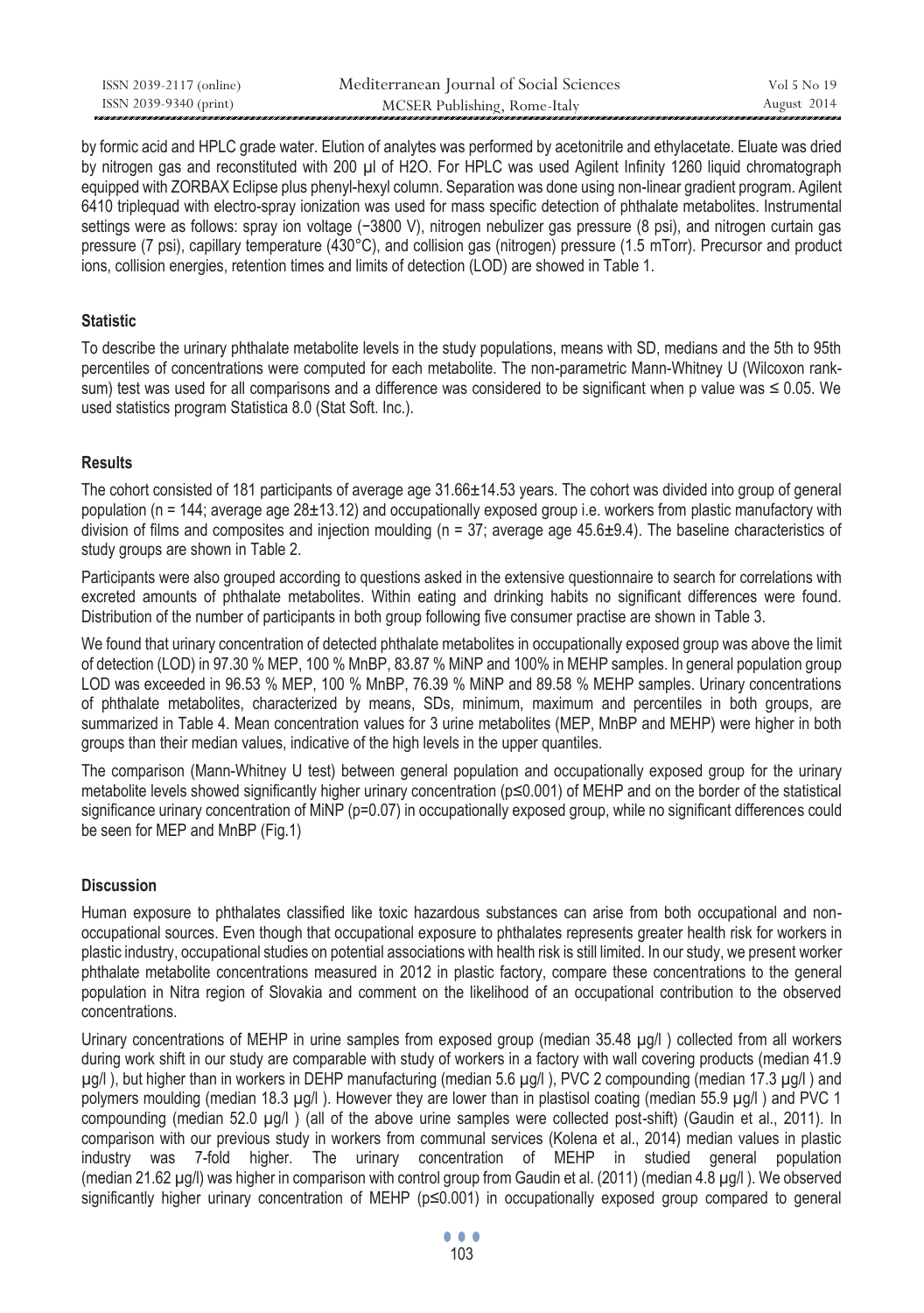| ISSN 2039-2117 (online) | Mediterranean Journal of Social Sciences | Vol 5 No 19 |
|-------------------------|------------------------------------------|-------------|
| ISSN 2039-9340 (print)  | MCSER Publishing, Rome-Italy             | August 2014 |

population, despite the fact, that phthalates are ubiquitous environmental contaminants. This could be explained by the fact that DEHP is the major plasticizers of PVC used in plastic industry and after oral dosing in humans urinary excretion of DEHP metabolites is biphasic, with a first phase half-life of 2h for all metabolites and a second phase half-life of 5h for mono (2-ethylhexyl) phthalate (MEHP) (Koch et al., 2004; 2005). Therefore urinary concentrations of MEHP were expected higher in exposed group.

We observed on the border of the statistical significance higher urinary concentrations of MiNP ( $p=0.07$ ) in occupationally exposed group in comparison with general populations. Detected levels of MiNP in urine samples from exposed group (median 13.65 μg/l ) was higher with detection frequencies 83.8 % in comparison with our previous study in communal services workers, wherein the concentration of MiNP was low and close to the detection limit, with detection frequencies of 10% (median < LOD; 95th percentile 14.89 μg/l ) (Kolena et al., 2014).

Statistically significant differences was found only in high-molecular weight phthalates, which are predominantly used as a plasticizers in industry (Hauser & Calafat, 2005).

The urinary concentration of MnBP in our study in exposed group (median 108.63 μg/l ) is comparable with the study of Becker et al. (2009) realised in German children, but higher than in workers in PVC compounding (median 22.6 μg/l ) PVC film (25.9 μg/l ) (Hines et al., 2009) and also with our previous results in communal services workers (median 67.13 μg/l) (Kolena et al., 2014), and studies in general population of the USA, Germany and Japan (Blount et al., 2000; Koch & Calafat, 2009; Itoh et al., 2007). In contrast with the results of Hines et al., (2009) realised in workers of phthalate manufacturing and rubber house at mid shift (median 230, 334 μg/l ) we recorded lover median values.

The urinary concentration of MEP in our study in exposed group (median 93.79 μg/l ) is comparable with workers in a rubber house at the end of shift (median 97.3 μg/l ). However they are lower than in other factories included at mid shift or at the end of shift (Hines et al., 2008). In contrast with the results of National Health and Nutrition Examination Survey (NHANES) by Blount et al., (2000) and Silva et al., (2004), we recorded in both group higher median concentration values of MEP. Use of personal care products with fragrances containing DEP (Duty et al., 2005) in the hours immediately before collecting of urine sample could affected higher urinary concentrations MEP in general population in our study.

Foodstuff represents the major source of exposure to high-molecular weight phthalates, such as di-(2-ethylhexyl) phthalate and diisononyl phthalate (DiNP) (Koch et al., 2006; Fromme et al. 2007), therefore we analysed some eating and drinking habits in comparison with concentrations of phthalate metabolites in each proband from both group. Interestingly we not found any statistically significant differences. It could be explained by single-spot urine sample which may not reflected the whole exposure of each participants. Furthermore, the great variability of phthalate metabolites excretion values within studies was likely due to individual physiological differences of each proband (Fong et al., 2014) or different quantity of phthalates used in each technology and factory. It suggest that habitual exposure of phthalate play minor role than occupational exposure, but it is necessary take this fact into account.

Our study has two important limitations. Single spot-urine measurement of phthalates during work shift may not necessarily reflect the long-term exposure of each participant. Exposure sources may vary over time based on dietary intake, use of personal care products and other factors. A second limitation of study is that we measured only simple monoesters of DEHP and DiNP in urine however oxidative metabolites are much more sensitive biomarkers of phthalate exposure. But despite this limitations and despite the fact that phthalates are ubiquitous environmental contaminants, there is evidence of occupational exposure of workers from plastic manufactory by DEHP a DiNP.

#### **References**

Blount, B. C., K. Milgram E., Silva, M. J., Milgram K. E., Silva M. J., Malek, N.A., Reidy, J. A., Needham, L. L., Brock, J. W. (2000). Quantitative Detection of Eight Phthalate Metabolites in Human Urine Using HPLC-APCI-MS/MS. Analytical Chemistry 72, 4127-4134.

Becker,K., Goen,T., Seiwert,M., Conrad,A. et al. (2009). GerES IV:phthalate metabolites and bisphenol A in urine of German children. Int.J.Hyg.Environ.Health 2009, 212,685–692.

David, R. M., Mckee, R. H., Butala, J. H. (2005). Esters of aromatic mono-, di-, and tricarboxylic acids, aromatic diacids, and di-, tri-, or polyalcohols. In: Bingham E, Cohrssen B, Powell CH, eds. Patty's toxicology. New York: John Wiley and Sons, 2001:635–932.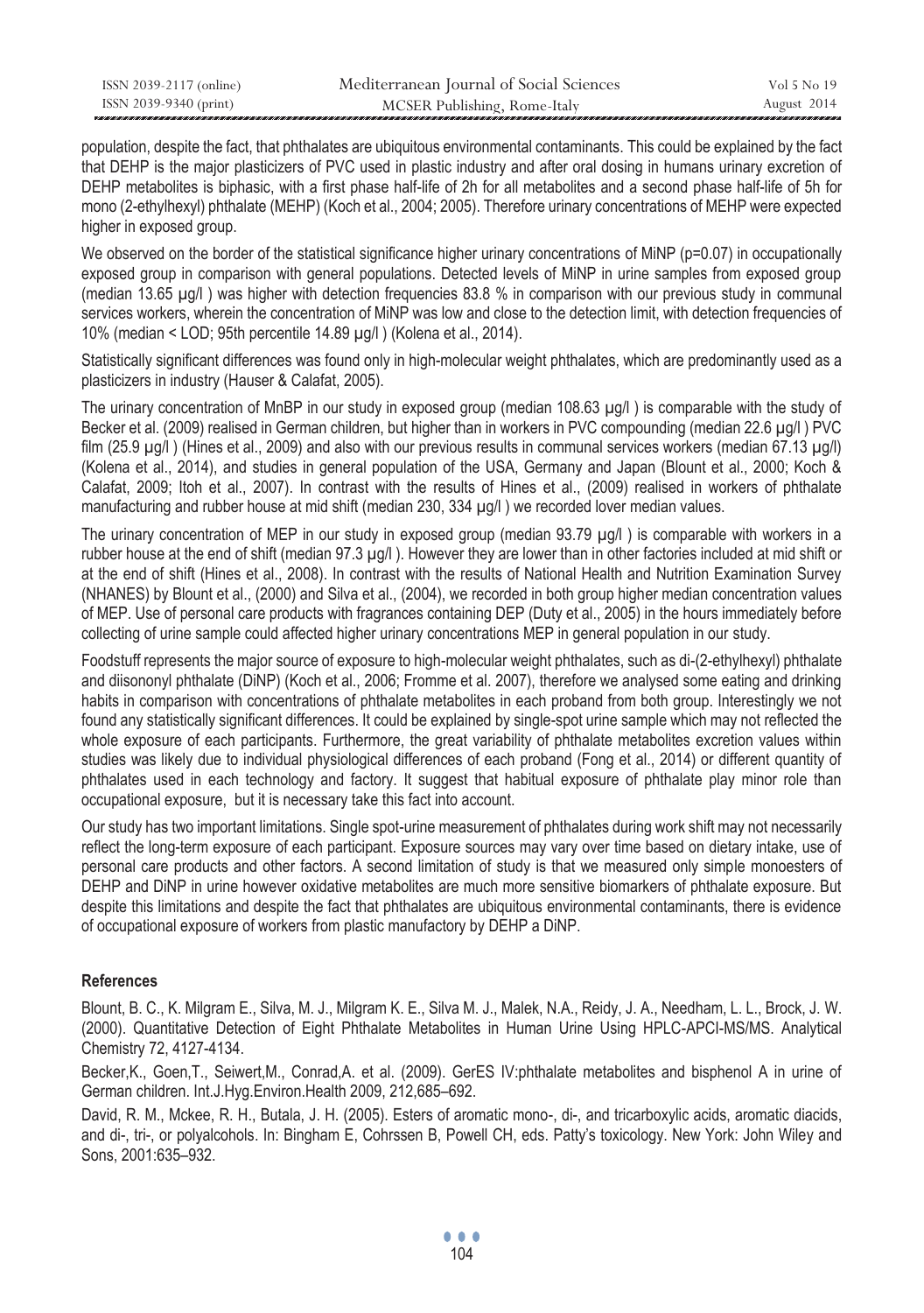| ISSN 2039-2117 (online) | Mediterranean Journal of Social Sciences | Vol 5 No 19 |
|-------------------------|------------------------------------------|-------------|
| ISSN 2039-9340 (print)  | MCSER Publishing, Rome-Italy             | August 2014 |

DeMatteo, R., Keith, M. M., Brophy, J. T., Wordsworth, A., Watterson, A. E., Beck, M., Ford, A. R., Gilbertson, M., Pharityal, J., Rootham, M., Scott, D.N. (2012). Chemical exposures of women workers in the plastics industry with particular reference to breast cancer and reproductive hazards. New Solut. 2012; 22(4):427-448.

Duty, S. M., Calafat, A. M., Silva, M. J., Ryan, L., Hauser R. (2005). Phthalate exposure and reproductive hormones in adult men. In: Human Reproduction 20, 604-610 .

European Food Safety Authority (EFSA), (2005). Opinion of the Scientific Panel on Food Additives, Flavourings, Processing Aids and Materials in Contact with Food (AFC) on a request from the Commission related to Bis(2-ethylhexyl)phthalate (DEHP) for use in food contact materials. EFSA J. 243, 1–20.

EPA, Integrated Risk Information System (IRIS) (2008). Dibutyl phthalate (CASRN84-74- 2),1990,(http://www.epa.gov/ncea/iris/subst/0038.htm); Di(2-ethylhexyl) phthalate (DEHP) (CASRN117-81-7),1993, (http://www.epa.gov/IRIS/subst/0014.htm); Diethylphthalate(CASRN84-66-

2).1993.(http://www.epa.gov/iris/subst/0226.htm) US Environmental Protection Agency,12-1-2008.

Fong, J.P., Lee, F.J., Lu, I.S., Uang, S.N., Lee, C.C. (2014). Estimating the contribution of inhalation exposure to di-2 ethylhexyl phthalate (DEHP) for PVC production workers, using personal air sampling and urinary metabolite monitoring.Int J Hyg Environ Health. 2014;217(1):102-109.

Fromme, H., Bolte, G., Koch, H. M., Angerer, J., Boehmer, S., Drexler, H., Mayer, R., Liebl, B. (2007). Occurrence and daily variation of phthalate metabolites in the urine of an adult population. International Journal of Hygiene and Environmental Health 210(1). 21-33.

Gaudin, R., Marsan, P., Robert, A., Ducos, P., Pruvost, A., Lévi, M., Bouscaillou, P. (2007). Biological monitoring of occupational exposure to di(2-ethylhexyl) phthalate: survey of workers exposed to plastisols. Int Arch Occup Environ Health. 2008 Aug;81(8):959-66.

Gaudin, R., Marsan, P., Ndaw, S., Robert, A., Ducos, P. (2011). Biological monitoring of exposure to di(2-ethylhexyl) phthalate in six French factories: a field study. Int Arch Occup Environ Health 84, 2011, 523-531.

Hauser, R., Calafat, A. M. (2005). Phthalates and human health. In: Occupational and enviromental medicine, 62, 2005, 806-818.

Hauser, R., Meeker, J.D., Singh, N.P., Silva, M.J., Ryan, L., Duty, S., Calafat, A. M. (2007) DNA damage in human sperm is related to urinary levels of phthalate monoester and oxidative metabolites. Human Reproduction 22, 688–695.

Heudorf, M., Mersch-Sundermann, V., Angerer, J. (2007). Phthalates: Toxicology and exposure. Hygiene and enviromental health, 210, 623-634.

Hines, C.J., Nilsen Hopf, N.B., Deddens, J.A., Calafat, A.M., Silva, M.J., Grote, A.A., Sammons, D.L.(2009). Urinary phthalate metabolite concentrations among workers in selected industries: a pilot biomonitoring study. Ann Occup Hyg. 2009 ;53(1):1-17.

Itoh, H., Yoshida,K., Masunaga, S. (2007). Quantitative identification of unknown exposure pathways of phthalates based on measuring their metabolites in human urine. Environ. Sci.Technol. 2007, 41,4542–4547.

Koch, H. M., Angerer, J. (2007). Di-iso-nonylphthalate (DINP) metabolites in human urine after a single oral dose of deuterium-labelled DINP. In: International journal of hygiene and enviromental health, 210, 2007, 9-19.

Koch, H. M. – Bolt, H. M. – Angerer, J. (2004). Di(2-ethylhexyl)phthalate (DEHP) metabolites in human urine and serum after a single oral dose of deuterium-labelled DEHP. In: Archives of Toxicology, 78, 2004, 123–130.

Koch, H. M., Calafat, A. M. (2009). Human body burdens of chemicals used in plastic manufacture. In: Philosophical Transactions of the Royal Society B Biological science, 364(1526), 2009, s. 2063-2078.

Koch, H. M, Bolt, H. M., Preuss, R., Angerer, J. (2005). New metabolites of di(2-ethylhexyl) phthalate (DEHP) in human urine and serum after single oral doses of deuterium-labelled DEHP. Archives of Toxicology 79, 367–376.

Koch, H. M., Preuss, R., Angerer, J. (2006). Di(2-ethylhexyl) phthalate (DEHP): human metabolism and internal exposure – an update and latest results. International journal of andrology 29, 155-165.

Kolena, B., Petrovicova, I., Pilka, T. et al. Phthalate exposure and health-related outcomes in specific types of work environment. Int J Environ Res Public Health. 2014 May 26;11(6):5628-5639.

Loff, S., Hannmann, T., Subotic, U., Reinecke, F. M., Wischmann, H., Brade, J. (2008). Extraction of Diethylhexyl phthalate by Home Total Parenteral Nutrition From Polyvinyl Chloride Infusion Lines Commonly Used in the Home. Journal of Pediatric Gastroenterology and Nutrition, 47, 81–86.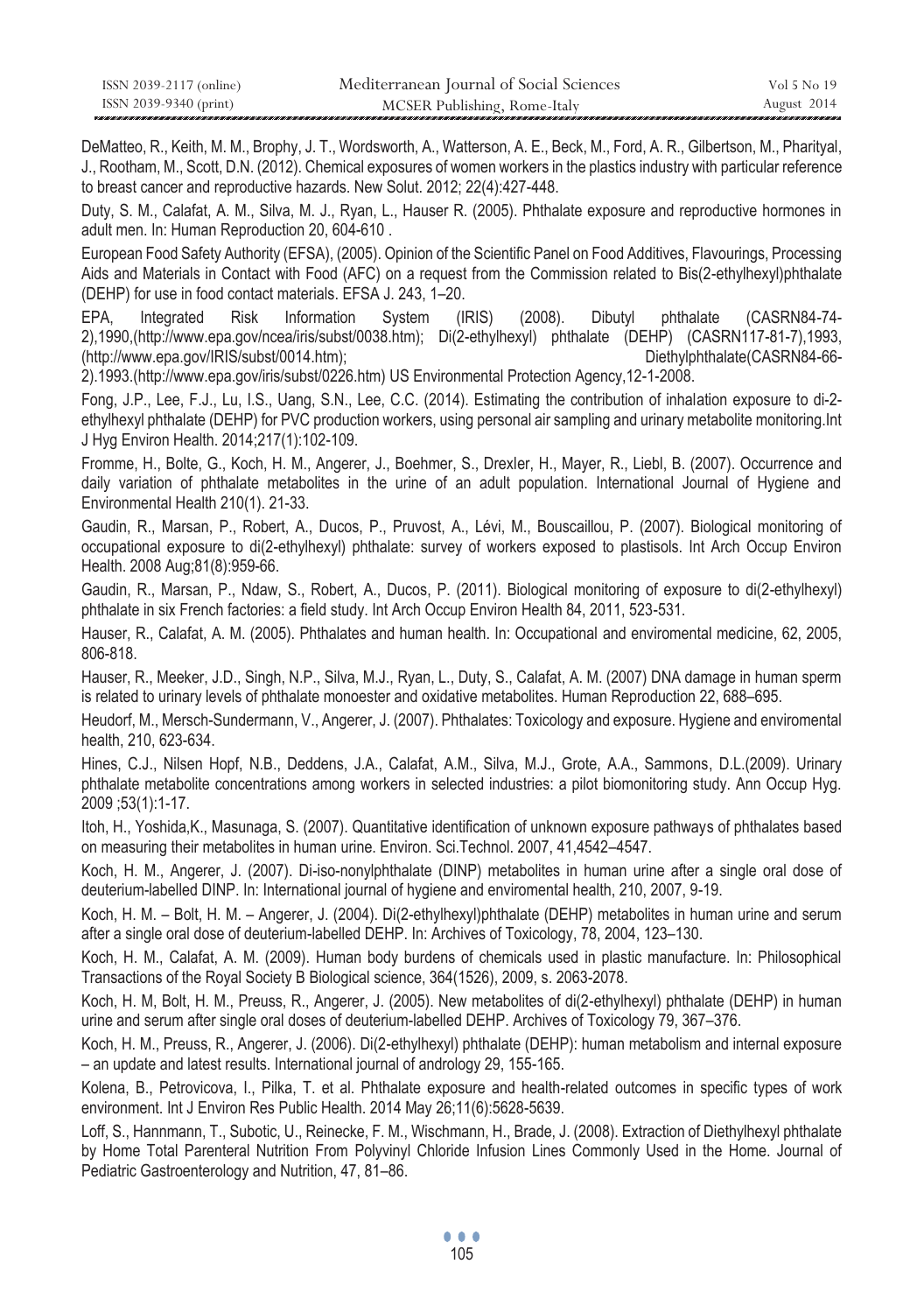| ISSN 2039-2117 (online) | Mediterranean Journal of Social Sciences | Vol 5 No 19 |
|-------------------------|------------------------------------------|-------------|
| ISSN 2039-9340 (print)  | MCSER Publishing, Rome-Italy             | August 2014 |

Silva, M. J., Barr, D. B., Reidy, J.A., Kato, K., Malek, N. A., Hodge, C. C., Hurtz III, D., Calafat, A. M., Needham, L. L., Brock, J. W. (2003). Glucuronidation patterns of common urinary and serum monoester phthalate metabolites. Archives of Toxicology 77, 561–567.

Silva, M. J., Reidy, J. A., Herbert, A. R., Preau, J. L., Needham, L. L., Calafat, A. M. (2004). Detection of phthalate metabolites in human amniotic fluid. Bulletin of Environmental Contamination and Toxicology 72. 1226–31.

World Health Organization (1986). Measuring obesity: classification and description of anthropometric data. Copenhagen: WHO; 1986.

World Health Organization (1995). Expert Committee on Physical Status: The use and interpretation of anthropometric physical status. WHO; 1995.

Wittassek, M., Wiesmüller G. A., Koch, H. M., Eckard, R., Dobler, L., Müller,J., Angerer, J., Schlüter, C. (2007). Internal phthalate exposure over the last two decades a retrospective human biomonitoring study. International Journal of Hygiene and Environmental Health, 210(3-4), 319-333.

Wittassek, M., Koch, H. M., Angerer, J., Brüning, T. (2011). Assessing exposure to phthalates-The human biomonitoring approach. Molecular Nutition& Food Research 55, 7-31.

# **Tables**

Table 1. Phthalate monoesters: chromatographic and mass spectrometric parameters

| <b>Compound Name</b> | Precursor Ion Product Ion |       | Fragmentor | Collision Energy (V) | RT    | LOD, (µg/l) |  |
|----------------------|---------------------------|-------|------------|----------------------|-------|-------------|--|
|                      |                           |       | (V)        |                      | (min) |             |  |
| <b>MiNP</b>          | 291.2                     | 141.2 | 95         | 13                   | 15.2  | 8.12        |  |
| MiNP- labelled       | 295.3                     | 79    | 95         | 13                   | 15.2  |             |  |
| <b>MEHP</b>          | 277.1                     | 133.9 | 90         | 14                   | 14.7  | 0.81        |  |
| MEHP-labelled        | 281.1                     | 137.1 | 90         | 14                   | 14.7  |             |  |
| <b>MEP</b>           | 193.0                     | 77.1  | 60         | 15                   | 6.2   | 5.02        |  |
| MEP-labelled         | 197.1                     | 79.0  | 60         | 15                   | 6.2   |             |  |
| <b>MnBP</b>          | 221.1                     | 76.9  | 90         | 10                   | 11.8  | 3.23        |  |
| MnBP-labelled        | 225.1                     | 78.8  | 90         | 10                   | 11.8  |             |  |

Note: MiNP, monoisononyl phthalate; MEHP, mono (2-ethylhexyl) phthalate ; MEP, monoethyl phthalate; MnBP, mono-nbutyl phthalate; RT, retention time; LOD, limit of detection

#### Table 2. Baseline characteristic of study groups

| Parameter   | General population |           | Exposed group |           |  |
|-------------|--------------------|-----------|---------------|-----------|--|
| n           | $n = 144$          |           | $n = 37$      |           |  |
|             | Average            | <b>SD</b> | Average       | <b>SD</b> |  |
| Age         | 28.0               | 13.2      | 45.6          | 9.4       |  |
| Body height | 168.47             | 8.7       | 167.5         | 8.26      |  |
| Weight      | 67.99              | 15.10     | 79.99         | 13.07     |  |
| <b>BMI</b>  | 24.29              | 4.53      | 27.33         | 4.88      |  |
| <b>WHR</b>  | 0.88               | 0.68      | 0.56          | 0.91      |  |
| <b>WHTR</b> | 0.49               | 0.08      | 0.56          | 0.07      |  |

Note: BMI, Body-mass index; WHR, waist to hip ratio; WHtR, waist-to-height ratio